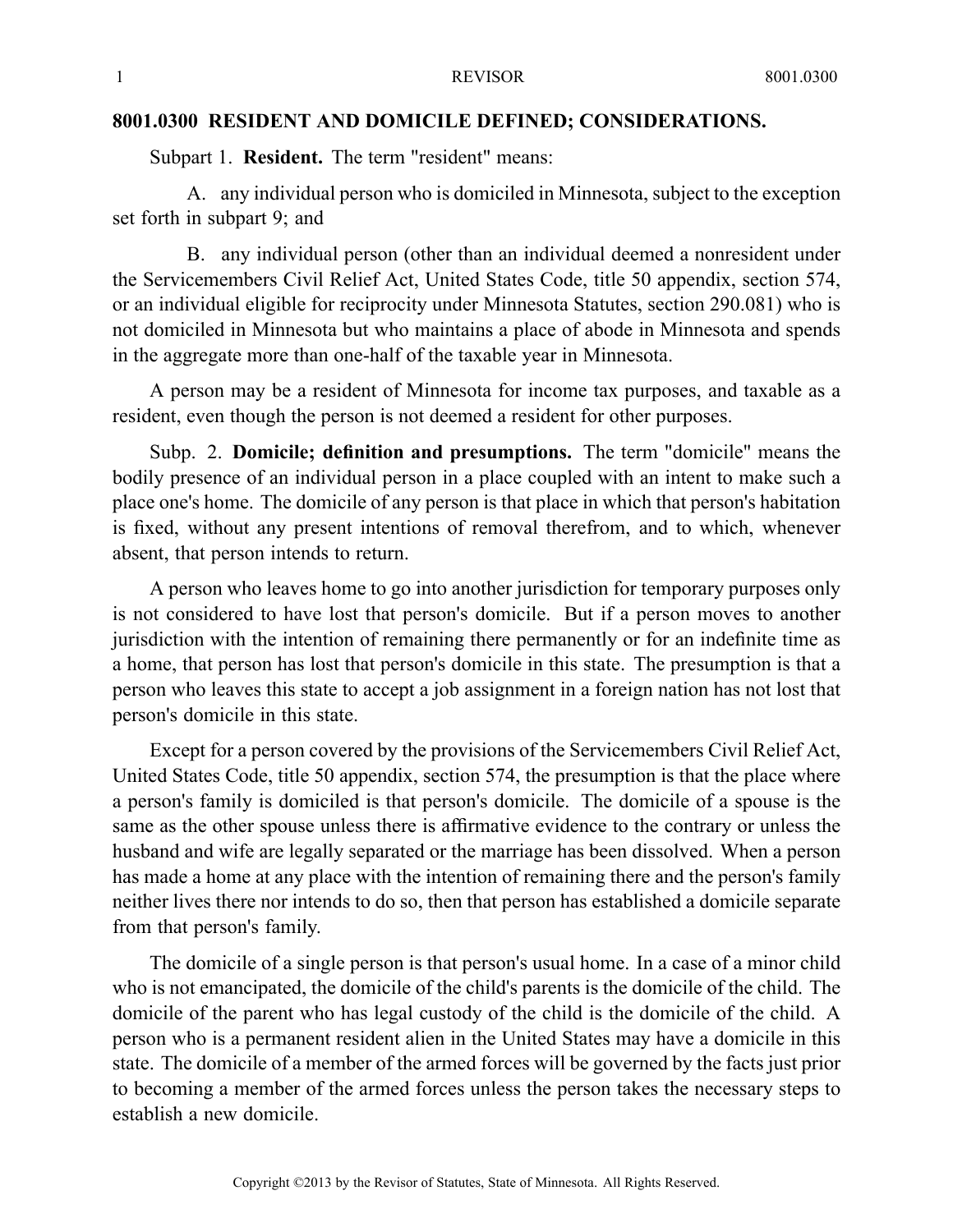The mere intention to acquire <sup>a</sup> new domicile, without the fact of physical removal, does not change the status of the taxpayer, nor does the fact of physical removal, without the intention to remain, change the person's status. The presumption is that one's domicile is the place where one lives. An individual can have only one domicile at any particular time. A domicile once shown to exist is presumed to continue until the contrary is shown. An absence of intention to abandon <sup>a</sup> domicile is equivalent to an intention to retain the existing one. No positive rule can be adopted with respec<sup>t</sup> to the evidence necessary to prove an intention to change <sup>a</sup> domicile but such intention may be proved by acts and declarations, and of the two forms of evidence, acts must be given more weight than declarations. A person who is temporarily employed within this state does not acquire <sup>a</sup> domicile in this state if during that period the person is domiciled outside of this state.

Subp. 3. **Considerations.** The following items listed will be considered in determining whether or not <sup>a</sup> person is domiciled in this state:

A. location of domicile for prior years;

B. where the person votes or is registered to vote, but casting an illegal vote does not establish domicile for income tax purposes;

C. status as <sup>a</sup> student;

- D. classification of employment as temporary or permanent;
- E. location of employment;
- F. location of newly acquired living quarters whether owned or rented;

G. presen<sup>t</sup> status of the former living quarters, i.e., whether it was sold, offered for sale, rented, or available for rent to another;

H. whether homestead status has been requested and/or obtained for property tax purposes on newly purchased living quarters and whether the homestead status of the former living quarters has not been renewed;

I. ownership of other real property;

J. jurisdiction in which <sup>a</sup> valid driver's license was issued;

K. jurisdiction from which any professional licenses were issued;

L. location of the person's union membership;

M. jurisdiction from which any motor vehicle license was issued and the actual physical location of the vehicles;

N. whether resident or nonresident fishing or hunting licenses purchased;

O. whether an income tax return has been filed as <sup>a</sup> resident or nonresident;

P. whether the person has fulfilled the tax obligations required of <sup>a</sup> resident;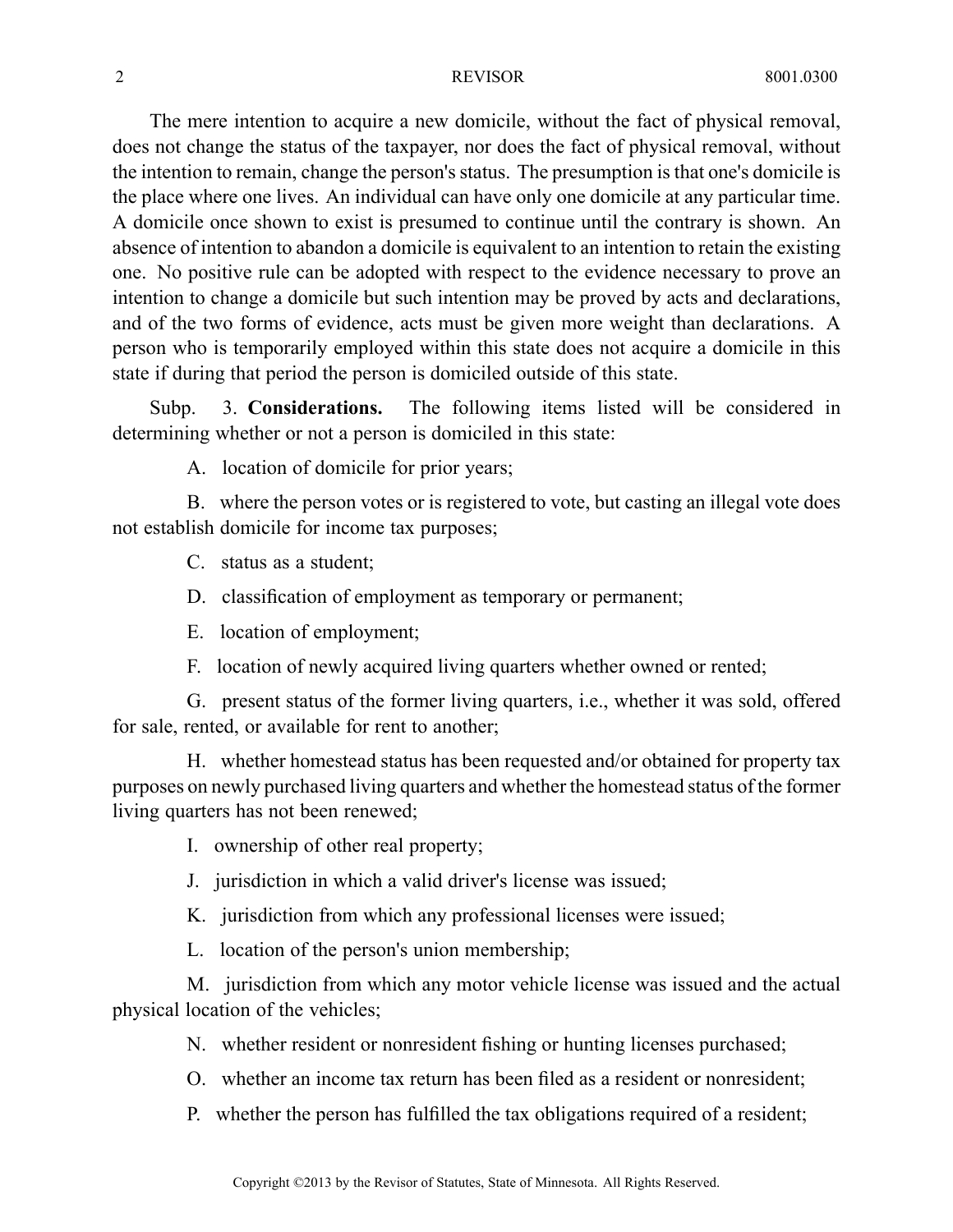Q. location of any bank accounts, especially the location of the most active checking account;

R. location of other transactions with financial institutions;

S. location of the place of worship at which the person is <sup>a</sup> member;

T. location of business relationships and the place where business is transacted;

U. location of social, fraternal, or athletic organizations or clubs or in <sup>a</sup> lodge or country club, in which the person is <sup>a</sup> member;

V. address where mail is received;

W. percentage of time (not counting hours of employment) that the person is physically presen<sup>t</sup> in Minnesota and the percentage of time (not counting hours of employment) that the person is physically presen<sup>t</sup> in each jurisdiction other than Minnesota;

X. location of jurisdiction from which unemployment compensation benefits are received;

Y. location of schools at which the person or the person's spouse or children attend, and whether resident or nonresident tuition was charged; and

Z. statements made to an insurance company, concerning the person's residence, and on which the insurance is based.

Any one of the items listed above will not, by itself, determine domicile.

Charitable contributions made by <sup>a</sup> person will not be considered in determining whether that person is domiciled in Minnesota.

Subp. 4. **Days within and days without Minnesota.** In counting the number of days spen<sup>t</sup> within and without Minnesota, <sup>a</sup> person shall be treated as presen<sup>t</sup> in Minnesota on any day if the person is physically presen<sup>t</sup> in Minnesota at any time during that day. However, <sup>a</sup> person in transit between two points outside Minnesota who is physically presen<sup>t</sup> in Minnesota less than 24 hours, will not be treated as presen<sup>t</sup> in Minnesota on any day during transit.

Items A and B are examples of the application of this subpart:

A. T is flying from New York to California and must change flights in Minnesota. T is scheduled to arrive in Minnesota at 7:00 P.M. on March 1, and is scheduled to depart at 1:00 P.M. on March 2. Since T is in transit between two points outside Minnesota and is presen<sup>t</sup> instate less than 24 hours, neither March 1 nor March 2 is treated as <sup>a</sup> day within Minnesota.

B. T has been in Minnesota from March 1 to April 15. On April 15, T departed from Minnesota at 6:00 A.M. T is treated as presen<sup>t</sup> in Minnesota on April 15.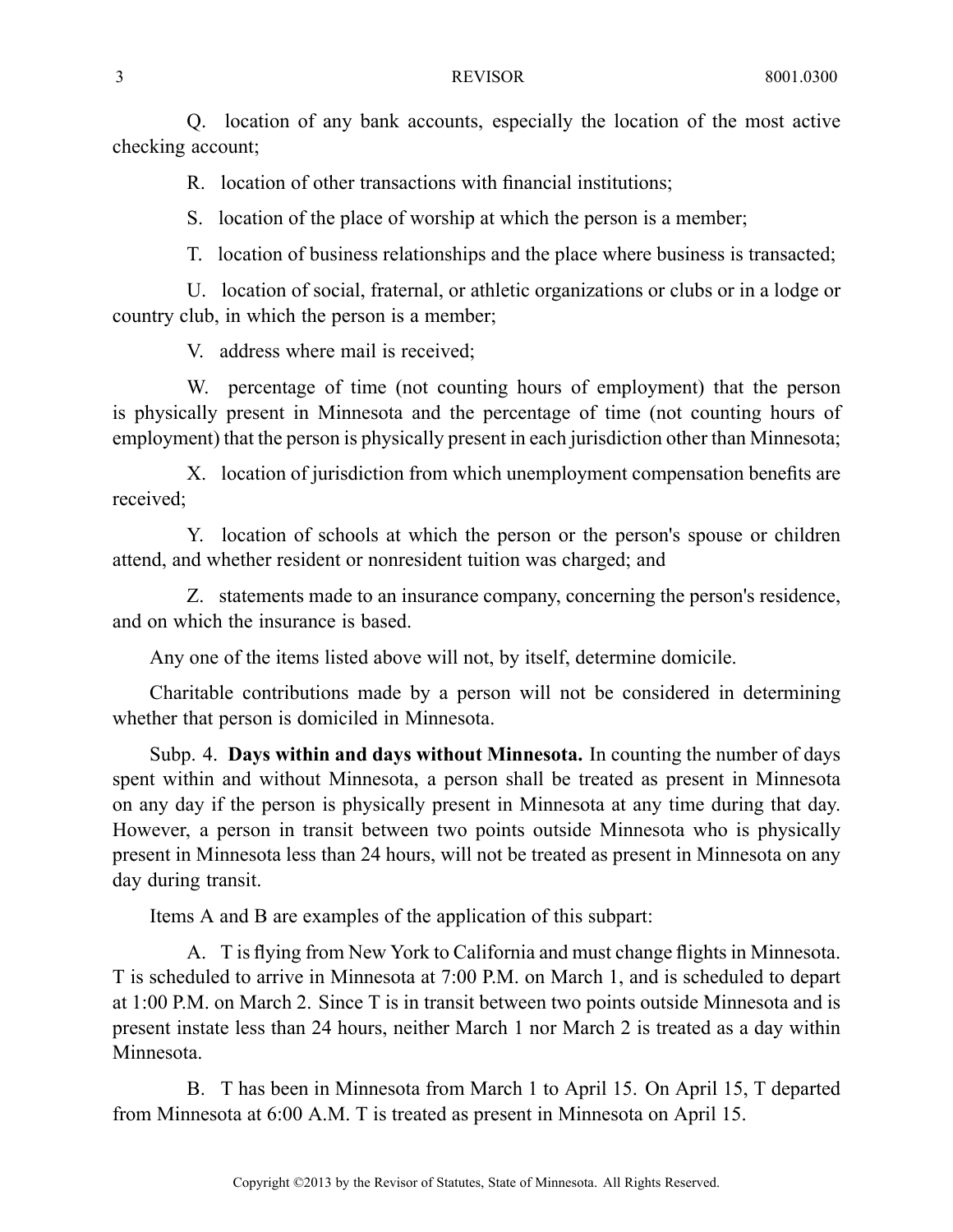Subp. 5. **Records.** Any person domiciled outside Minnesota who maintains <sup>a</sup> place of abode within Minnesota and claims to be <sup>a</sup> nonresident of the state must have available for examination adequate records to substantiate that more than one-half of the tax year was spen<sup>t</sup> outside Minnesota.

Adequate records means any contemporaneously kept records that establish the places of physical presence of the person on particular dates. Adequate records include, but are not limited to, calendars, diaries, canceled checks, credit card receipts, and airline tickets.

Subp. 6. **Definition of abode.** An abode is <sup>a</sup> dwelling place permanently maintained by <sup>a</sup> person, whether or not owned and whether or not occupied by the person. It does not need to be permanen<sup>t</sup> in the sense that the person does not intend to abandon it at some future time. However, <sup>a</sup> cabin or cottage not suitable for year round use and used only for vacations is not an abode. Additionally, quarters which contain sleeping arrangements but do not contain facilities for cooking or bathing will not generally be considered an abode.

A person who moves <sup>a</sup> domicile outside Minnesota is not considered to be maintaining an abode in Minnesota even though the person continues to own or rent <sup>a</sup> dwelling in Minnesota if the person has moved personal furnishings and belongings from the dwelling and is making <sup>a</sup> good faith effort to sell, lease, or sublease the dwelling.

Subp. 7. **Domiciliary residents.** The physical presence test does not apply to persons who are domiciled in Minnesota throughout the tax year. There is no presumption that <sup>a</sup> person domiciled in Minnesota has lost that domicile if the person is absent from Minnesota over one-half of the tax year.

Subp. 8. **Part year domiciliaries.** Persons domiciled in Minnesota who move their domiciles outside Minnesota during the tax year and persons domiciled outside Minnesota who move their domiciles to Minnesota during the tax year are par<sup>t</sup> year residents of Minnesota. The physical presence test does not apply to such persons unless <sup>a</sup> Minnesota abode is maintained during the period domiciled outside of Minnesota.

Subp. 9. **Certain persons deemed nonresidents.** A person domiciled in Minnesota is deemed <sup>a</sup> nonresident for the period of time that the person is <sup>a</sup> qualified individual under the Internal Revenue Code, section 911. For <sup>a</sup> person who has homesteaded the person's principal residence in Minnesota prior to leaving the country, this subpart applies only if the person notifies the county within three months of moving out of the country that homestead status should be revoked and does not file a Minnesota homestead application for any property in which the person has an interest during the period the person is <sup>a</sup> qualified individual.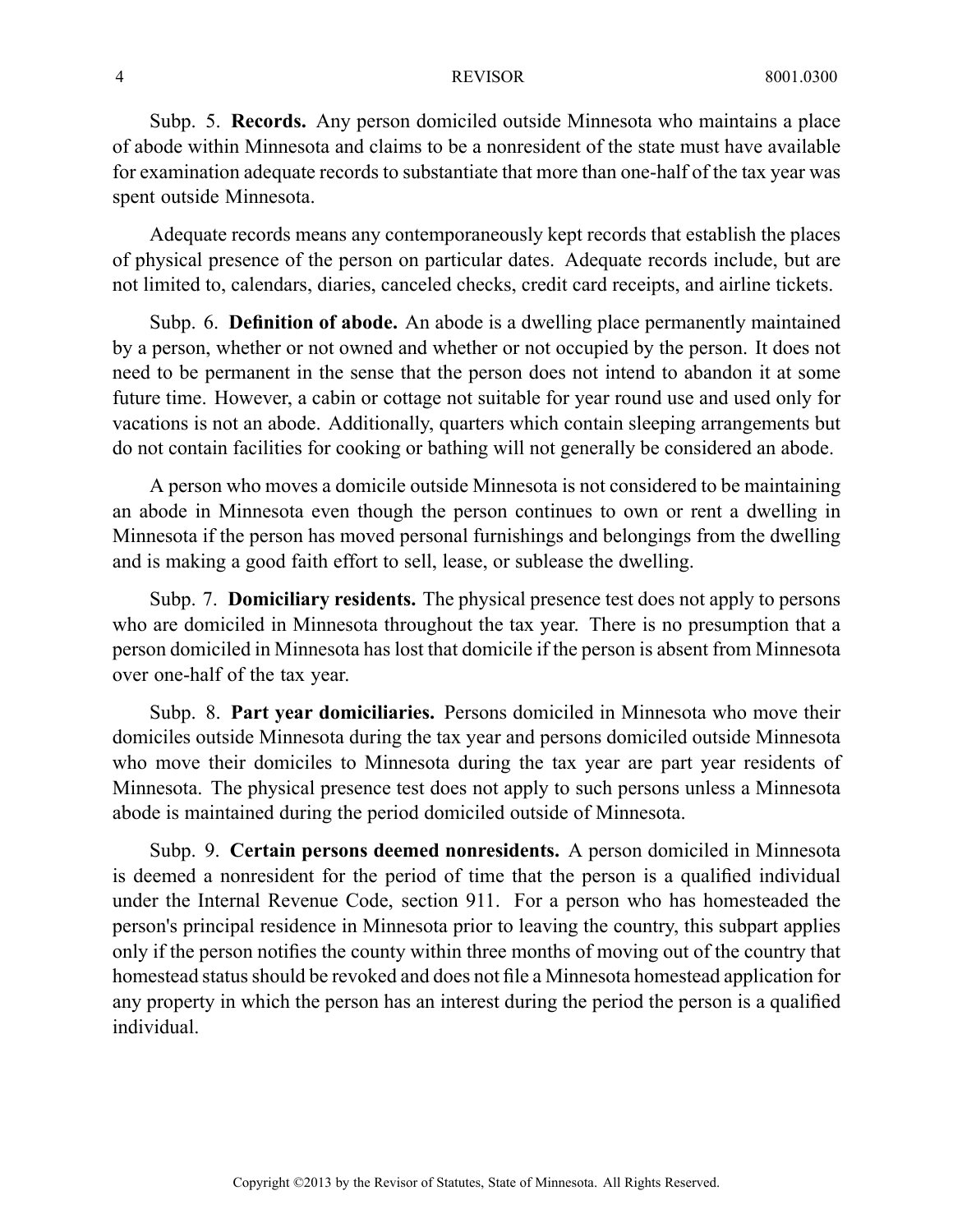Subp. 10. **Examples.** Items A to E contain examples of the application of this part:

A. T was domiciled in Minnesota from January 1, 1987, through September 1, 1987, and did not leave the state during that period. On September 2, 1987, T sold the Minnesota dwelling and changed domicile to Texas.

T was <sup>a</sup> par<sup>t</sup> year resident of Minnesota in 1987. Although T was physically presen<sup>t</sup> in Minnesota over 183 days, the physical presence test does not apply because T did not maintain an abode in Minnesota during the par<sup>t</sup> of the year T was not domiciled in Minnesota.

B. Same facts as item A, but T decided not to sell the Minnesota abode.

T was <sup>a</sup> full year resident of Minnesota in 1987. T was physically presen<sup>t</sup> in Minnesota over one-half of the year and maintained an abode in Minnesota.

C. Same facts as item A, but T did not sell the Minnesota dwelling although T listed it for sale with <sup>a</sup> real estate broker at fair market value from September 1 through December 31, 1987.

T was <sup>a</sup> par<sup>t</sup> year resident of Minnesota in 1987, assuming T removed personal belongings and furnishings from the Minnesota abode when T changed domicile. Although T was physically presen<sup>t</sup> over one-half of the year and continued to own <sup>a</sup> dwelling in Minnesota, T will not be considered to have maintained an abode in Minnesota because T moved belongings from the dwelling and made <sup>a</sup> good faith effort to sell the dwelling.

D. T moved from Minnesota to Florida on February 1, 1987. T maintained an abode in Minnesota and lived in that abode May 1, 1987 to September 1, 1987.

T was not <sup>a</sup> full year resident of Minnesota under the physical presence test. Although T maintained <sup>a</sup> Minnesota abode, T was not physically presen<sup>t</sup> in Minnesota over one-half of the year.

However, the department could review the steps T took to change domicile and could consider T <sup>a</sup> full year resident if it were determined T remained domiciled in Minnesota.

E. T moved domicile to Minnesota on June 1, 1987. T did not have an abode in Minnesota prior to June 1, 1987. T was physically presen<sup>t</sup> in Minnesota throughout the period of June 1, 1987 to December 31, 1987.

T was <sup>a</sup> par<sup>t</sup> year resident of Minnesota in 1987. Although T was physically presen<sup>t</sup> in Minnesota over one-half of the year, T did not have <sup>a</sup> Minnesota abode during the par<sup>t</sup> of the year T was domiciled outside the state. Therefore, the physical presence test does not apply.

**Statutory Authority:** *MS <sup>s</sup> 270.06; 270C.06; 290.52* **History:** *12 SR 2746; 17 SR 1279; 27 SR 1664; L 2005 <sup>c</sup> 151 art 1 <sup>s</sup> 114*